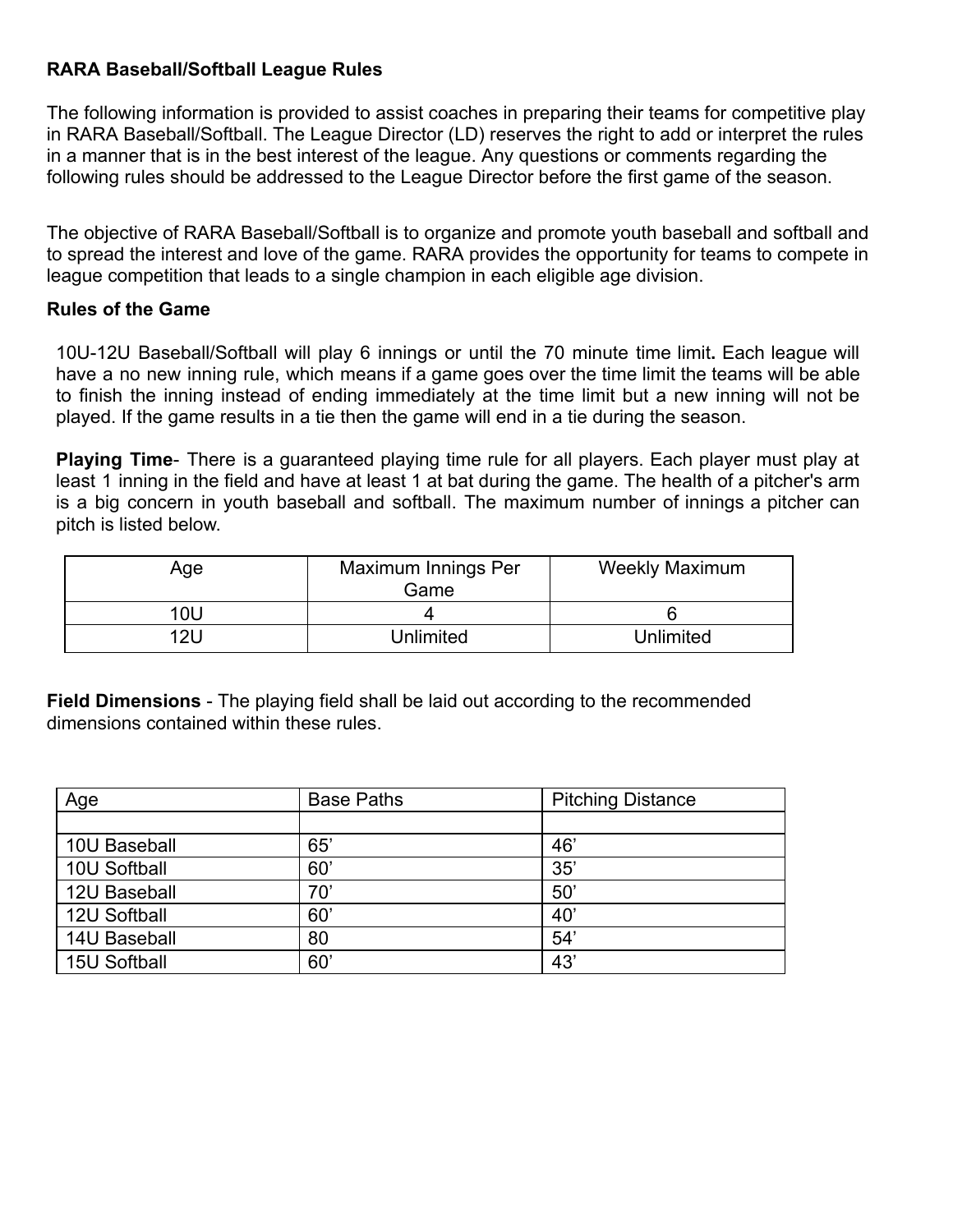**Mercy Rule** - A Mercy (run) Rule shall be used during the season. The home team shall not bat if they are winning and the mercy requirement is met prior to the bottom half of the listed inning. If the home meets the mercy requirement in the bottom half of the inning then they shall cease batting and the game shall end. The chart below gives the Mercy Rule requirements.

| Length of Game | <b>Run Differential</b> | Start Inning |
|----------------|-------------------------|--------------|
| 6 Innings      | 15                      | $3rd$ Inning |
| 6 Innings      |                         | $5th$ Inning |
| 7 Innings      | 15                      | $3rd$ Inning |
| 7 Innings      | 10                      | $5th$ Inning |

**Game Cancellation** - If a game is called due to rain, weather, light failure or other acts of God and cannot be resumed, it is a regulation game if:

For a scheduled six (6) inning game, if three (3) innings have been completed or if the home team has scored more runs in two (2) innings or two and one half (2 1/2) innings than the visiting team has scored in three  $(3)$  complete innings or if the home team scores one (1) or more runs in its half (1/2) of the third (3rd) inning to tie the score. If a regulation game is called with the score tied and one (1) or more innings has been completed beyond three (3) innings, the score shall revert back to last completed inning, or last completed half (1/2) inning if the home team leads but back no further than the third (3rd) inning.

Games that cannot be declared a regulation game shall be a suspended game.

For a scheduled seven (7) inning game, if four (4) innings have been completed or if the home team has scored more runs in three (3) innings or three and one half (3 1/2) innings than the visiting team has scored in four (4) complete innings or if the home team scores one (1) or more runs in its half (1/2) of the forth (4th) inning to tie the score. If a regulation game is called with the score tied and one (1) or more innings has been completed beyond four (4) innings, the score shall revert back to last completed inning, or last completed half (1/2) inning if the home team leads but back no further than the fourth (4th) inning. Games that cannot be declared a regulation game shall be a suspended game. All games that for any reason cannot be declared a regulation game shall be a suspended game. A suspended game when resumed, will resume from the exact point of suspension.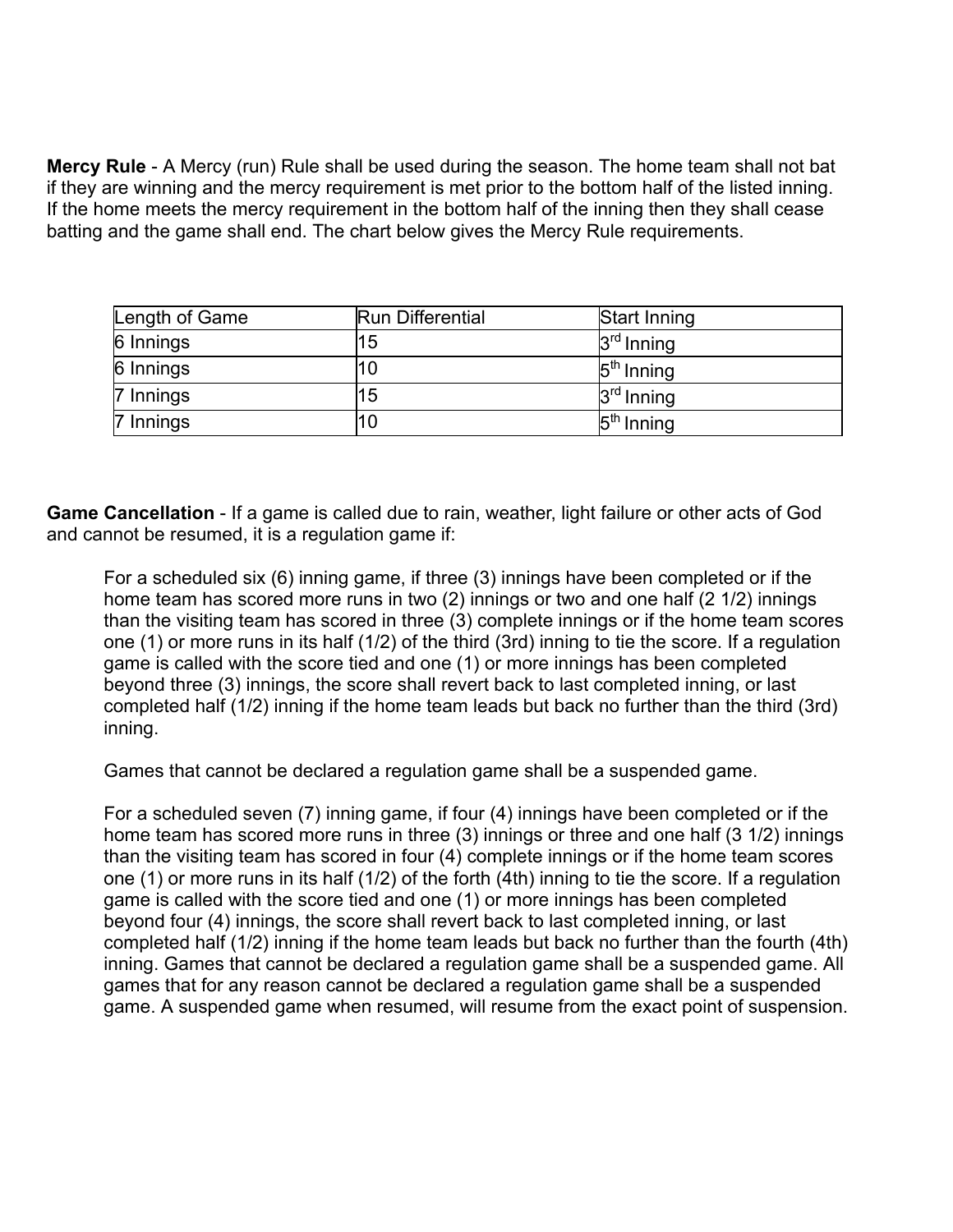## **The Batter, Batter Runner & Runner**

For **10U-12U** an Intentional Walk may be issued upon announcement from either the pitcher or catcher. The four (4) pitches need not be thrown. At 10U level intentional walks are not allowed. At any time, the offensive team may use a courtesy runner for the pitcher and catcher. The courtesy runner shall be the player making the last batted out. The re-entry status of the courtesy runner, pitcher, and catcher shall not be affected by this rule. If at any time, a courtesy runner is determined to be ineligible, a proper replacement pursuant to these rules (if available) will be used without penalty. Whenever a tag play is evident, a runner must slide or seek to avoid contact with the fielder and / or catcher. Attempting to jump, leap, or dive over the fielder and / or catcher is not interpreted as seeking to avoid contact. Malicious contact shall supersede all obstruction penalties.

#### **Bat Qualifications**

**Tee-Ball**- All bats must be no longer than 26 inches in length with a maximum diameter of 2 ¼ and weigh no more than 20 ounces.

**Baseball**- The bat should be round and straight in length of no more than 36 inches, this includes tape or other grip additions. The barrel should have a maximum diameter of 2  $\frac{3}{4}$  inches. The weight of the bat should not exceed 31 ounces, including tap or grip. All key graphics such as BPF, BBCOR, USSSA must be permanent and cannot be tampered with. Bats that have significant dents and deep scratching shall be deemed illegal. A bat under suspicion of being altered may be inspected by the umpire to determine if the bat is legal or not.

**Softball**-All fast pitch softball bats must have a 2 1/4 inch barrel diameter and must not be over 34 inches in length and 31 1/2 oz. in weight. Same rules apply to softball as baseball regarding altered or broken bats.